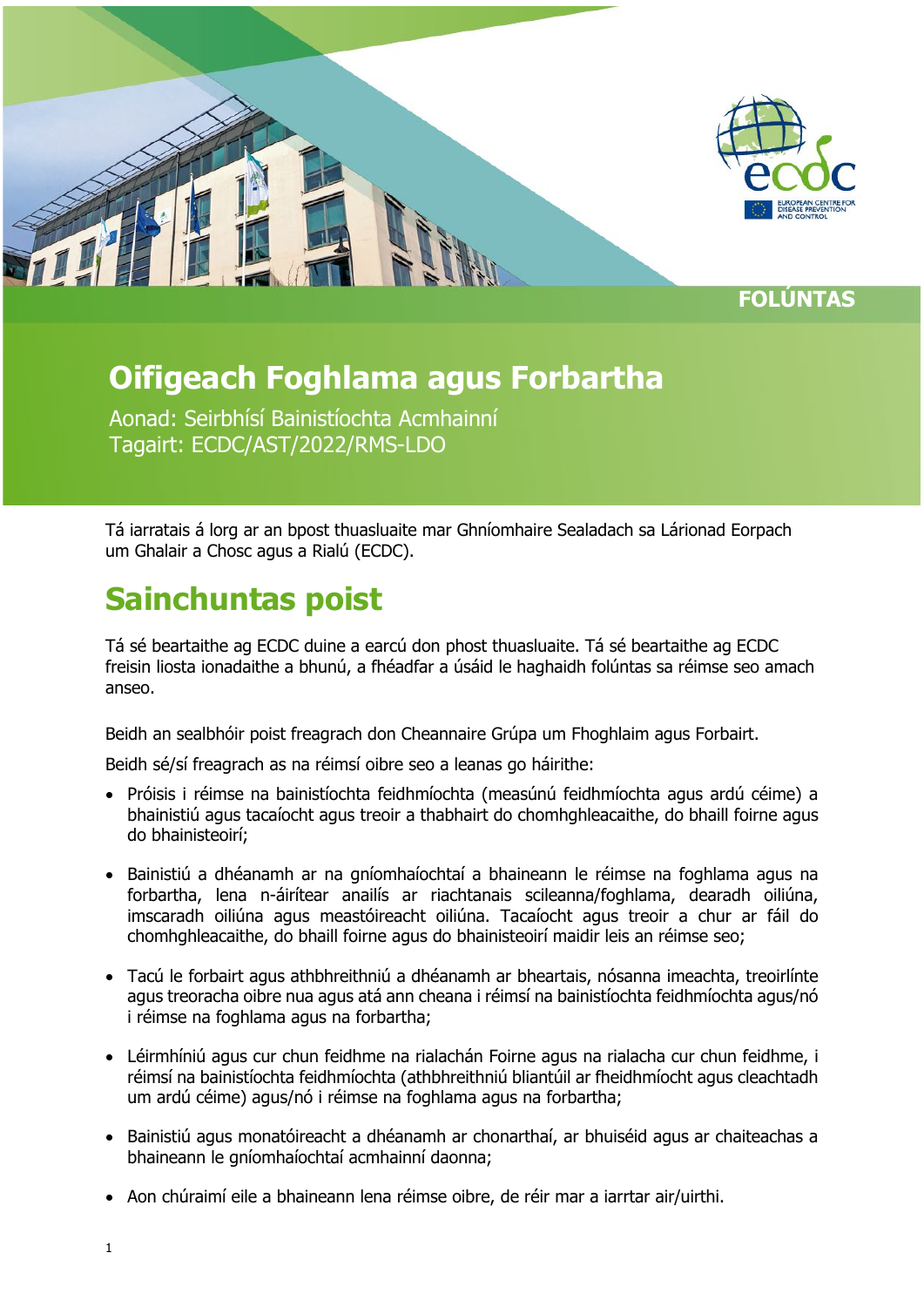## **Na cáilíochtaí agus an taithí a theastaíonn**

#### **A. Ceanglais fhoirmiúla**

Chun bheith i d'iarrthóir incháilithe, ní mór duit sraith ceanglas foirmiúil a chomhlíonadh. Is iad seo a leanas na riachtanais atá i gceist:

- Leibhéal iar-mheánoideachais 3 bliana ar a laghad arna fhianú ag dioplóma<sup>[1](#page-1-0)</sup> agus taithí ghairmiúil[2](#page-1-1) 6 bliana ar a laghad tar éis an dioplóma sin a bhaint amach; nó leibhéal meánoideachais arna fhianú ag dioplóma agus lena dtugtar rochtain ar iarmheánoideachas agus taithí ghairmiúil 9 mbliana ar a laghad tar éis an dioplóma sin a bhaint amach;
- Eolas cruinn ar cheann amháin de theangacha oifigiúla AE agus eolas sásúil ar theanga oifigiúil eile AE sa mhéid is gá chun a dhualgais/a dualgais a chomhlíonadh $^3$  $^3$ ;
- A bheith ina náisiúnach de cheann de Ballstáit AE nó de chuid na hIorua, na hÍoslainne nó Lichtinstéin;
- A bheith i dteideal a cheart iomlán/a ceart iomlán mar shaoránach<sup>[4](#page-1-3)</sup>;
- Aon oibleagáidí a fhorchuirtear leis na dlíthe is infheidhme maidir le seirbhís mhíleata a bheith comhlíonta aige/aici;
- Na riachtanais charachtair a chomhlíonadh maidir leis na dualgais atá i gceist; agus
- A bheith corpacmhainneach chun na dualgais a bhaineann leis an bpost a chomhlíonadh.

#### **B. Critéir roghnúcháin**

Tá critéir riachtanacha maidir le taithí ghairmiúil agus tréithe pearsanta/scileanna idirphearsanta sainaitheanta againn mar chritéir cháilitheacha don phost seo. Is iad sin:

#### **Taithí ghairmiúil/eolas:**

- Taithí ghairmiúil 3 bliana ar a laghad (tar éis an dioplóma a bhaint amach), a gnóthaíodh i bpoist a bhaineann leis an sainchuntas poist i réimsí na bainistíochta feidhmíochta agus/nó na foghlama agus na forbartha.
- Oideachas ar leibhéal céime i mBainistíocht Acmhainní Daonna nó i ndisciplín gaolmhar eile a bhaineann le hobair acmhainní daonna;
- Taithí an-mhaith ar phróisis a bhainistiú i réimse na bainistíochta feidhmíochta (measúnú bliantúil agus ardú céime) agus/nó ar oiliúint a eagrú, lena n-áirítear anailís ar riachtanais foghlama, dearadh agus imscaradh, i raon leathan formáidí, e.g. cineál seomra ranga, ríomhfhoghlaim féinluais, etc.

ī

<span id="page-1-0"></span><sup>1</sup> Ní chuirtear san áireamh ach dioplómaí agus teastais a bronnadh i mBallstáit AE nó lena mbaineann teastais chomhionannais arna n-eisiúint ag údaráis sna Ballstáit sin

<span id="page-1-1"></span><sup>2</sup> Cuirtear seirbhís mhíleata éigeantach san áireamh i ngach cás

<span id="page-1-2"></span><sup>3</sup> Iarrthóirí a bhfuil teanga acu nach teanga oifigiúil AE í nó a bhfuil Béarla acu mar mháthairtheanga, ní mór dóibh leibhéal an dara teanga a chruthú le teastas (B1 nó níos mó).

Ina theannta sin, chun bheith incháilithe d'ardú céime trí nós imeachta bliantúil um ardú céime, ní mór do na baill foirne buneolas a bheith acu ar thríú teanga AE freisin, faoi mar a shonraítear sna Rialacháin Foirne agus sna Rialacha Cur Chun Feidhme is infheidhme.

<span id="page-1-3"></span><sup>4</sup> Sula gceapfar é/í, iarrfar ar an iarrthóir rathúil deimhniú ó na póilíní a chur ar fáil, ina léireofar nach bhfuil aon taifead coiriúil ar bith aige/aici.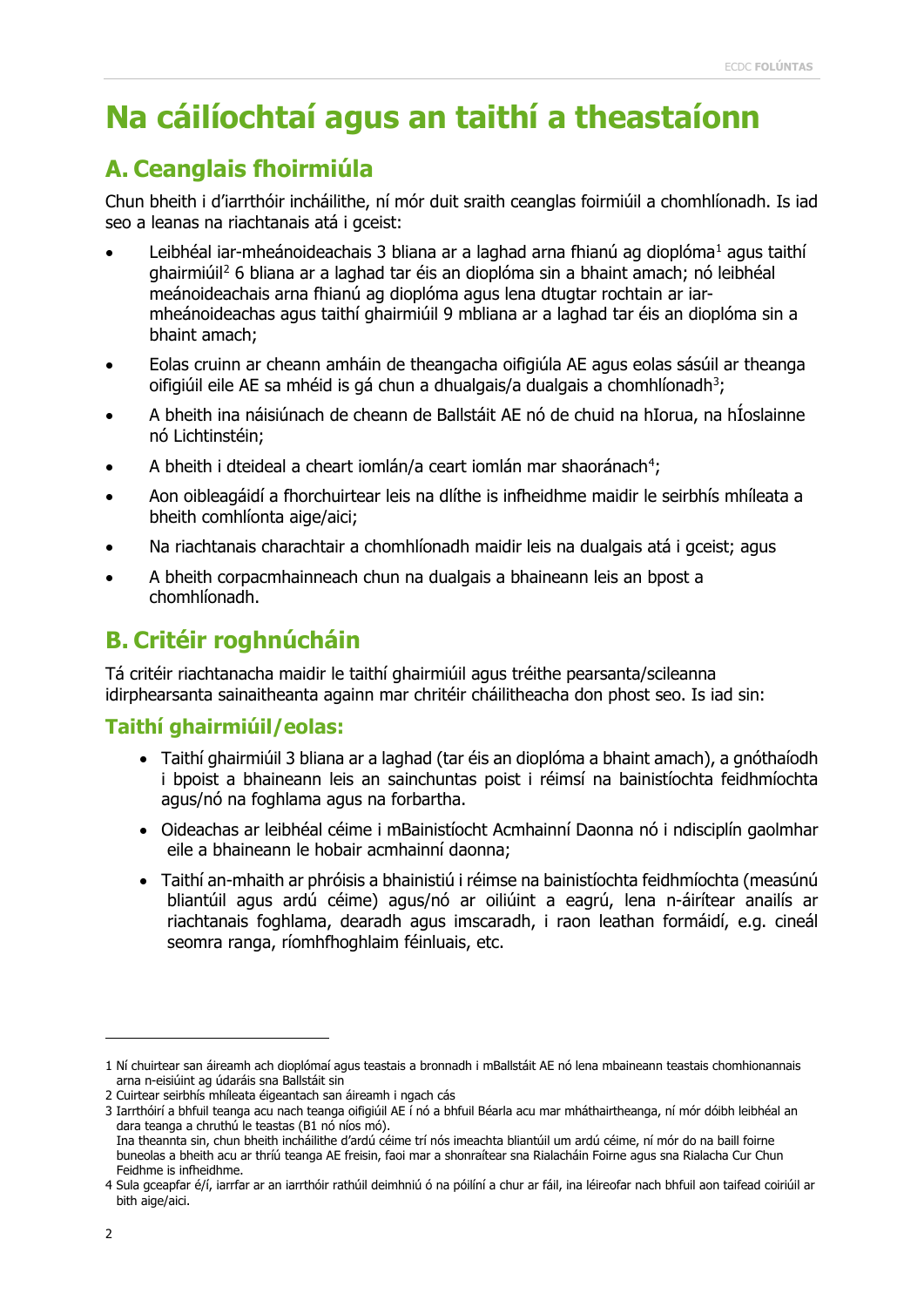- Cumas an-mhaith chun rialacha agus rialacháin acmhainní daonna a anailísiú, a léirmhíniú agus a chur chun feidhme i réimse na bainistíochta feidhmíochta: measúnú agus ardú céime, agus/nó foghlaim agus forbairt;
- Taithí an-mhaith ar obair le buiséid;
- Taithí ar thionscadail shonracha a stiúradh i réimsí na bainistíochta feidhmíochta agus/nó na foghlama agus na forbartha.
- Dea-thuiscint ar Microsoft Office (Word, Excel, Power Point, Outlook) agus taithí ar uirlisí acmhainní daonna/bunachair shonraí/córais um bainistíocht foghlama a úsáid.
- Ardleibhéal Béarla, idir scríofa agus labhartha.

#### **Tréithe pearsanta/scileanna idirphearsanta:**

- Cur chuige sármhaith maidir le seirbhísí a chur ar fáil agus an cumas oibriú i gcomhar le daoine eile agus dlúthchaidrimh oibre a fhorbairt;
- An cumas torthaí a bhaint amach agus díriú ar mhionphointí;
- An cumas smaoineamh chun tosaigh, glacadh le hathruithe agus leis an nuálaíocht;
- Leibhéal an-ard stuaime, discréide agus rúndachta;
- Ardchumas obair a dhéanamh faoi bhrú, agus cúraimí éagsúla a dhéanamh laistigh de sprioc-amanna dochta.

Ag brath ar an líon iarratas a gheofar, d'fhéadfadh an coiste roghnúcháin riachtanais níos doichte a chur i bhfeidhm laistigh de na critéir roghnúcháin atá luaite thuas.

# **Comhdheiseanna**

Is fostóir comhdheiseanna é ECDC agus molann sé go láidir do gach iarrthóir a chomhlíonann na critéir incháilitheachta agus roghnúcháin iarratas a dhéanamh, gan aon idirdhealú bunaithe ar fhorais amhail aois, cine, polaitíocht, fealsúnacht nó creideamh, inscne nó gnéaschlaonadh agus beag beann ar mhíchumais.

# **Ceapachán agus coinníollacha fostaíochta**

Ceapfar an sealbhóir poist de réir gearrliosta a mholfaidh an Coiste Roghnúcháin don Stiúrthóir. Is ar an bhfógra folúntais seo a bheidh an moladh ón gCoiste Roghnúcháin bunaithe. Iarrfar ar iarrthóirí trialacha scríofa a dhéanamh. Ba cheart d'iarrthóirí a thabhairt dá n-aire go bhféadfaí an togra a chur ar fáil go poiblí agus nach ionann ainm a bheith ar an ngearrliosta agus duine a earcú. Déanfar an gearrliosta iarrthóirí a ullmhú tar éis próiseas roghnúcháin oscailte.

Earcófar an t-iarrthóir rathúil mar Ghníomhaire Sealadach, de bhun airteagal 2f) de Choinníollacha Fostaíochta Sheirbhísigh Eile an Aontais Eorpaigh, go ceann tréimhse cúig bliana. Féadfar an tréimhse sin a athnuachan ina dhiaidh sin. Déanfar an ceapachán ag grád **AST 4**.

Ba cheart d'iarrthóirí a thabhairt dá n-aire go gceanglaítear le rialacháin foirne AE go gcuirfeadh gach ball foirne nua tréimhse phromhaidh naoi mí i gcrích go rathúil.

Chun tuilleadh faisnéise a fháil faoi na coinníollacha conarthacha agus oibre, féach Coinníollacha Fostaíochta Sheirbhísigh eile na gComhphobal Eorpach, atá ar fáil ag an nasc seo a leanas: